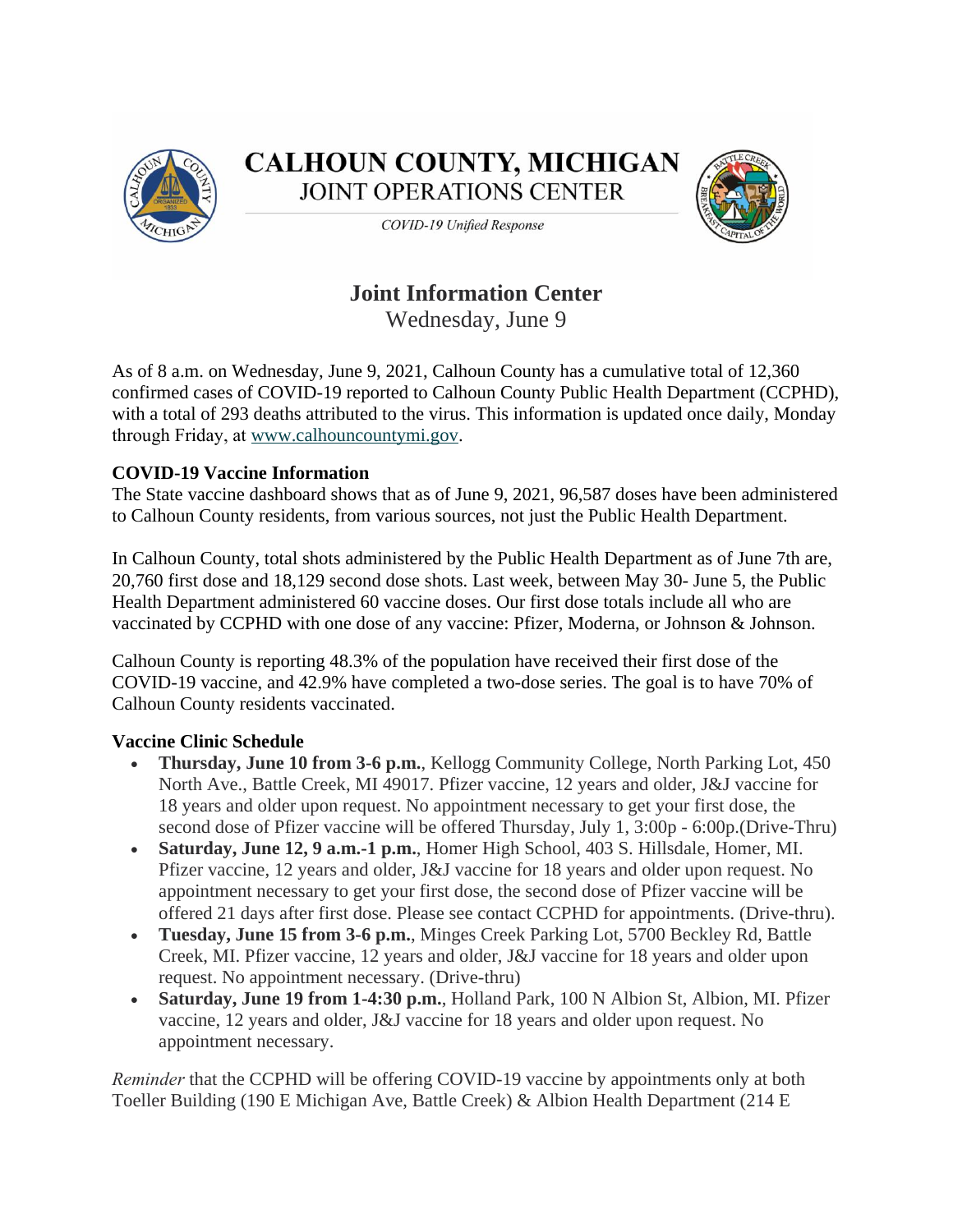Michigan Ave, Albion). Both offering schedules of Monday - Thursday 7 a.m.-12:30 p.m. and 1 p.m.-4:30 p.m., as well as Fridays 8 a.m.-Noon. Contact Toeller Building at 269-969-6363 and Albion Health Department at 517-629-9434 to schedule an appointment.



# **Keep up with Calhoun County vaccine efforts at** [calhouncountymi.gov/covidvaccine](https://calhouncountymi.gov/departments/public_health_department/covid_vaccine.php)

### **[Calhoun County Courts Move to Phase 3](https://calhouncountymi.gov/departments/public_health_department/covid_vaccine.php)**

[Due to decreasing virus rates, Calhoun County Courts were approved by the State Court](https://calhouncountymi.gov/departments/public_health_department/covid_vaccine.php)  [Administrative Office \(SCAO\) to move into Phase 3 of its reopening. This means that the](https://calhouncountymi.gov/departments/public_health_department/covid_vaccine.php)  [courts will increase operations to include jury trials, although some access to the](https://calhouncountymi.gov/departments/public_health_department/covid_vaccine.php)  [courthouse is restricted. With this new guidance is a mandatory face covering policy. All](https://calhouncountymi.gov/departments/public_health_department/covid_vaccine.php)  [visitors to the courts, as well as employees, are required to wear a face covering in](https://calhouncountymi.gov/departments/public_health_department/covid_vaccine.php)  [courtrooms and hearing rooms of the Justice Center in Battle Creek.](https://calhouncountymi.gov/departments/public_health_department/covid_vaccine.php)

[The Courts will hold the first jury trial in over a year in Probate Court on Monday, June](https://calhouncountymi.gov/departments/public_health_department/covid_vaccine.php)  [14. Currently, the courts anticipate unlocking the front doors to the Justice Center and](https://calhouncountymi.gov/departments/public_health_department/covid_vaccine.php)  [open to all visitors beginning Tuesday, July 6. More updates will be released later in June](https://calhouncountymi.gov/departments/public_health_department/covid_vaccine.php)  [regarding the court](https://calhouncountymi.gov/departments/public_health_department/covid_vaccine.php)'s "full opening."

[The courts are allowing employees who wish to be exempt from wearing a face covering](https://calhouncountymi.gov/departments/public_health_department/covid_vaccine.php)  [to provide proof of their vaccination and then are not required to wear a mask. All visitors](https://calhouncountymi.gov/departments/public_health_department/covid_vaccine.php)  [\(non-employees\) must wear a face covering when in the Court areas of the Justice Center,](https://calhouncountymi.gov/departments/public_health_department/covid_vaccine.php)  [regardless of their vaccination status. Other ongoing COVID-19 protocols include 6-foot](https://calhouncountymi.gov/departments/public_health_department/covid_vaccine.php)  [social distancing and employees will still be required to complete the Health Screening](https://calhouncountymi.gov/departments/public_health_department/covid_vaccine.php)  [app prior to entering the building.](https://calhouncountymi.gov/departments/public_health_department/covid_vaccine.php)